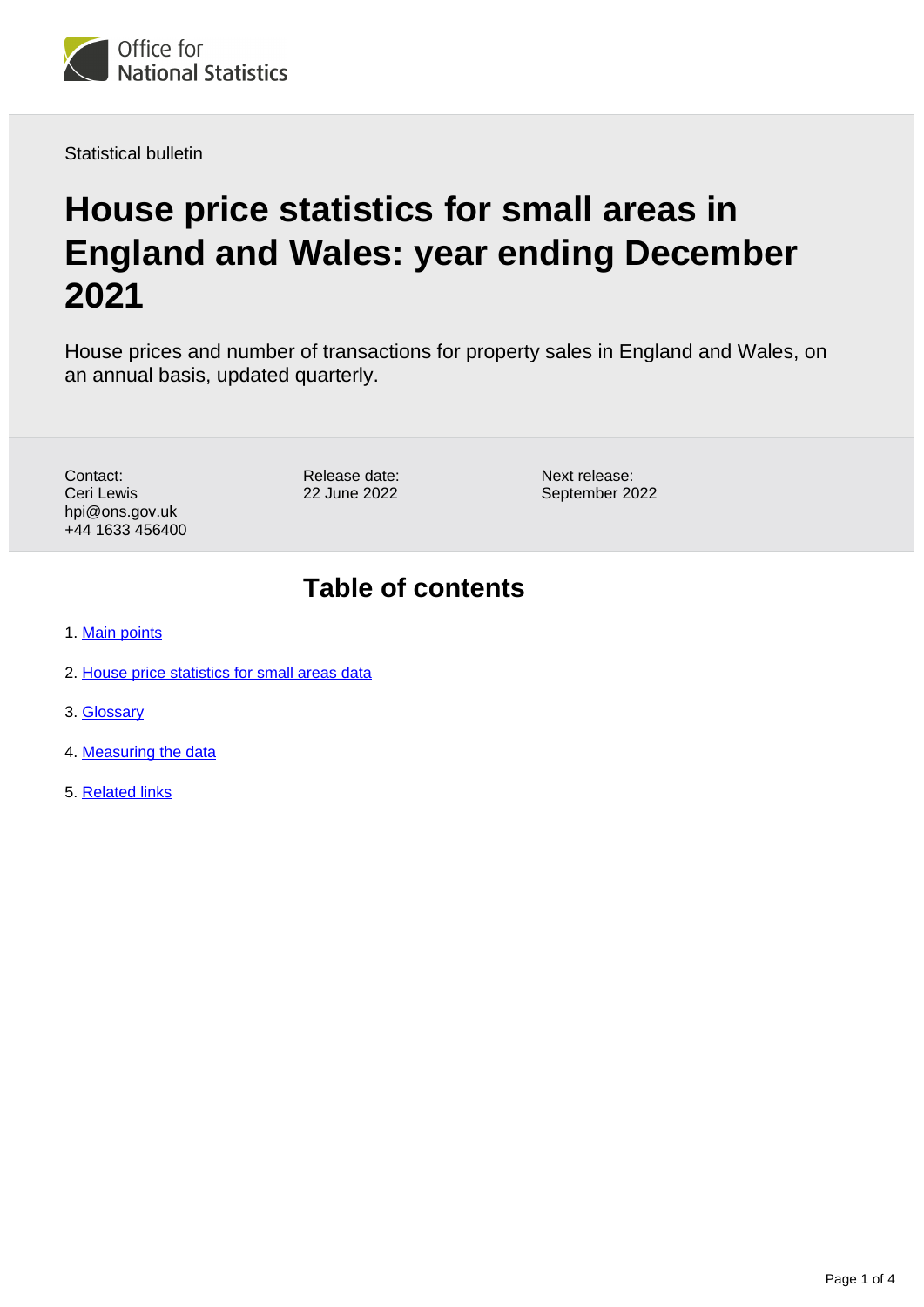## <span id="page-1-0"></span>**1 . Main points**

- The median price paid for residential properties in Lower layer Super Output Areas (LSOAs) in England ranged from £26,000 (within Sunderland) to £4,800,000 (within Kensington and Chelsea) in the year ending December 2021.
- The median price paid for residential properties in LSOAs in Wales ranged from £60,000 (within Blaenau Gwent) to £650,000 (within Vale of Glamorgan and Monmouthshire) in the year ending December 2021.
- The number of residential property sales in England increased by 20.5% to 821,407 between the year ending December 2020 and the year ending December 2021; the number of residential property sales in Wales increased by 23.4% to 43,557 over the same period.
- The number of sales of detached houses increased the least out of all property types in both England and Wales (15.6% and 21.1%, respectively between the year ending December 2020 and the year ending December 2021.

### <span id="page-1-1"></span>**2 . House price statistics for small areas data**

There are 49 datasets in total, which show house prices by property type for various geographies in England and Wales as well as the number of property transactions. These are the most downloaded datasets, all other datasets can be found on the [All data page.](https://www.ons.gov.uk/peoplepopulationandcommunity/housing/bulletins/housepricestatisticsforsmallareas/yearendingdecember2021/relateddata)

[Median house prices for administrative geographies: HPSSA dataset 9](https://www.ons.gov.uk/peoplepopulationandcommunity/housing/datasets/medianhousepricefornationalandsubnationalgeographiesquarterlyrollingyearhpssadataset09)

Dataset | Released 22 June 2022

Median price paid for residential property in England and Wales, by property type and administrative geographies. Annual data updated quarterly.

[Residential property sales for administrative geographies: HPSSA dataset 6](https://www.ons.gov.uk/peoplepopulationandcommunity/housing/datasets/numberofresidentialpropertysalesfornationalandsubnationalgeographiesquarterlyrollingyearhpssadataset06)

Dataset | Released 22 June 2022

Number of residential property sales in England and Wales, by property type and administrative geographies. Annual data updated quarterly.

[Median house prices by ward: HPSSA dataset 37](https://www.ons.gov.uk/peoplepopulationandcommunity/housing/datasets/medianpricepaidbywardhpssadataset37)

Dataset | Released 22 June 2022 Median price paid for residential property in England and Wales, by property type and electoral ward. Annual data updated quarterly.

[Median house prices by Middle layer Super Output Area: HPSSA dataset 2](https://www.ons.gov.uk/peoplepopulationandcommunity/housing/datasets/hpssadataset2medianhousepricebymsoaquarterlyrollingyear)

Dataset | Released 22 June 2022 Median price paid for residential property in England and Wales, by property type and Middle layer Super Output Area (MSOA). Annual data updated quarterly.

[Residential property sales for administrative geographies \(newly built dwellings\): HPSSA dataset 7](https://www.ons.gov.uk/peoplepopulationandcommunity/housing/datasets/numberofresidentialpropertysalesfornationalandsubnationalgeographiesnewlybuiltdwellingsquarterlyrollingyearhpssadataset07) Dataset | Released 22 June 2022

Number of new residential property sales in England and Wales, by property type and administrative geographies. Annual data updated quarterly.

### <span id="page-1-2"></span>**3 . Glossary**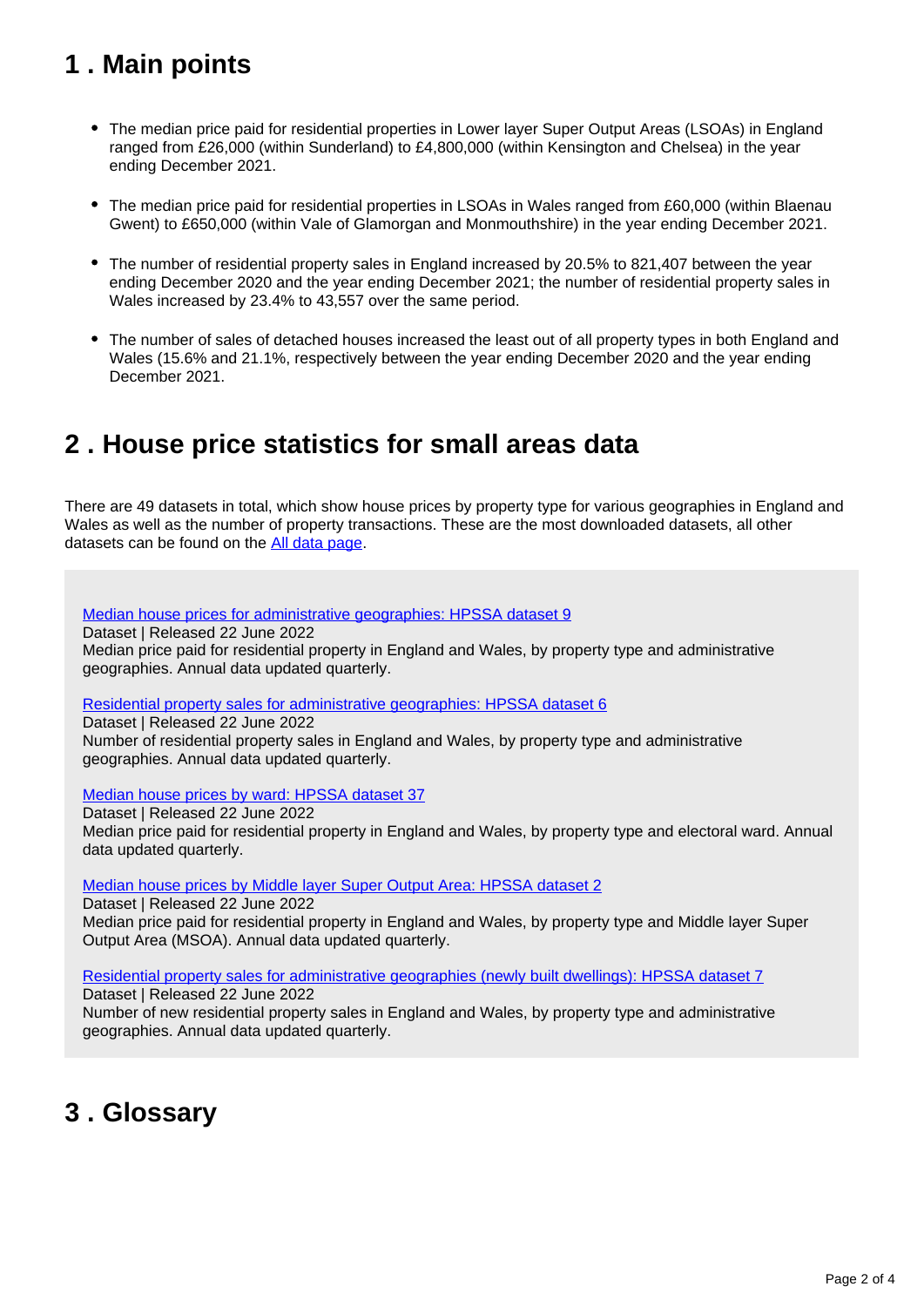### **Lower layer Super Output Area (LSOA)**

A Lower layer Super Output Area (LSOA) is a geographic hierarchy designed to improve the reporting of small area statistics in England and Wales. There are 34,759 LSOAs in England and Wales, each containing between 400 and 1,200 households. More information explaining how LSOAs work can be found by visiting our [Census](https://www.ons.gov.uk/methodology/geography/ukgeographies/censusgeography)  [geography page.](https://www.ons.gov.uk/methodology/geography/ukgeographies/censusgeography)

## <span id="page-2-0"></span>**4 . Measuring the data**

#### **Data collection**

The house price statistics for small areas (HPSSAs) use data from HM Land Registry to provide information on the price paid and the number of residential property sales in England and Wales. Properties sold at a discount to the market level, such as homes sold under the Right to Buy scheme, are not included in these statistics.

HPSSAs are updated quarterly, adding a new 12-month period to the data. The use of rolling annual data removes seasonal effects, which is a term referring to peaks and troughs in property transactions at particular times of the year. It also reduces the impact of registration lag, which is where transactions are registered by HM Land Registry sometime after the completed date.

#### **Differences to other house price statistics**

There are two sets of *official statistics* for house prices. In addition to these HPSSAs, the Office for National Statistics (ONS) also produces the [UK House Price Index \(UK HPI\)](https://www.ons.gov.uk/economy/inflationandpriceindices/bulletins/housepriceindex/previousReleases). The HPSSAs measure the number of property transactions and the price paid for properties sold in a given period. The UK HPI provides a measure of the changing value of properties in the housing market. The differences and uses of these outputs are explained in more detail in [Section 5 of our House price statistics for small areas \(HPSSAs\) QMI](https://www.ons.gov.uk/peoplepopulationandcommunity/housing/methodologies/housepricestatisticsforsmallareasqmi#quality-characteristics-of-the-data).

### **Quality**

More quality and methodology information on strengths, limitations, appropriate uses, and how the data were created, is available in the our [House price statistics for small areas QMI.](https://www.ons.gov.uk/peoplepopulationandcommunity/housing/methodologies/housepricestatisticsforsmallareasqmi)

### **Proposed changes**

The House Price Statistics for Small Areas provide annual statistics that are updated quarterly. We are considering changing some of the datasets to a single, annual publication where we provide data for the year instead of quarterly publications. For example, instead of having "year ending March 2021", "year ending June 2021", "year ending September 2021" and "year ending December 2021", we would only publish "year ending December 2021" to cover the whole of 2021. Before we make this change, we would like feedback on this from our users. If you have any feedback about this proposed change, please contact [hpi@ons.gov.uk.](mailto:hpi@ons.gov.uk)